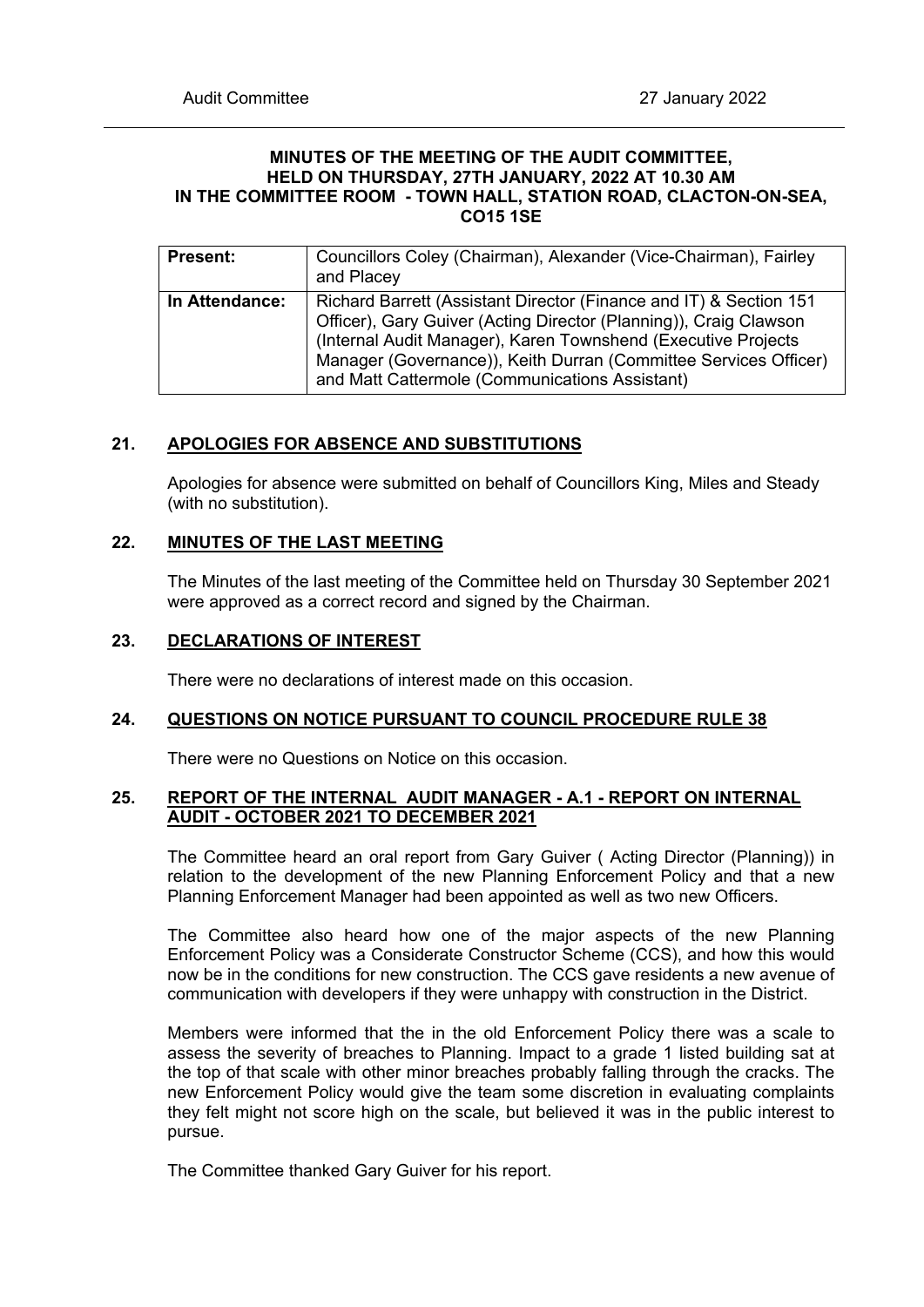Members were provided with a periodic report on the Internal Audit function for the period October 2021 – December 2021, as required by the professional standards, as follows:-

- *A total of 10 audits had been completed since the previous update in September 2021. Seven audits were in fieldwork phase and fieldwork was complete in one audit which awaited agreement of the draft report. The final six audits had been allocated.*
- *All audits completed in this period had received a satisfactory level of assurance.*
- *A request for a minor restructure had been made in order to increase the part time Audit Technician role to a full time role and to remove the part time Senior Auditor post from the establishment.*
- *A request had been made to defer the review of the Quality Assurance Improvement Program to complete in time for the March 2022 Audit Committee meeting.*

After a brief discussion the Committee **NOTED** the report and **RESOLVED** that:

- a) the Procurement Audit be changed to a consultative review in order to support the transition of new procurement arrangements; and
- b) the Quality Assurance Improvement Program (QAIP) review be deferred until March 2022.

# **26. REPORT OF THE ASSISTANT DIRECTOR (FINANCE & IT) - A.2 - TABLE OF OUTSTANDING ISSUES**

The Committee had before it a report on the progress of outstanding actions identified by the Committee along with general updates on other issues that fell within the responsibilities of the Committee. The Committee also considered the proposal to opt in to the Public Sector Audit Appointments (PSAA) arrangements for appointing External Auditors from 2023/24.

Members were reminded that a Table of Outstanding Issues was maintained and reported to each meeting of the Committee. This approach enabled the Committee to effectively monitor progress on issues and items that formed part of its governance responsibilities.

Members also heard that updates were set out against general items, external audit recommendations and the Annual Governance statement within Appendices A, B, and C respectively and that to date there were no significant issues arising from the above, with work remaining in progress or updates provided elsewhere on the agenda where appropriate.

It was reported to the Committee that the Local Audit and Accountability Act 2014 required the Council to either opt in to an appointing person regime or to establish an auditor panel and conduct their own procurement exercise. The current period covered by the appointed person regime expired in 2022/23 and the Council now needed to consider whether to opt in again for the next five year period starting in 2023/24. Following a review, it was proposed to recommend to Full Council that this Council continues to opt in to the appointing person regime for a further five year period.